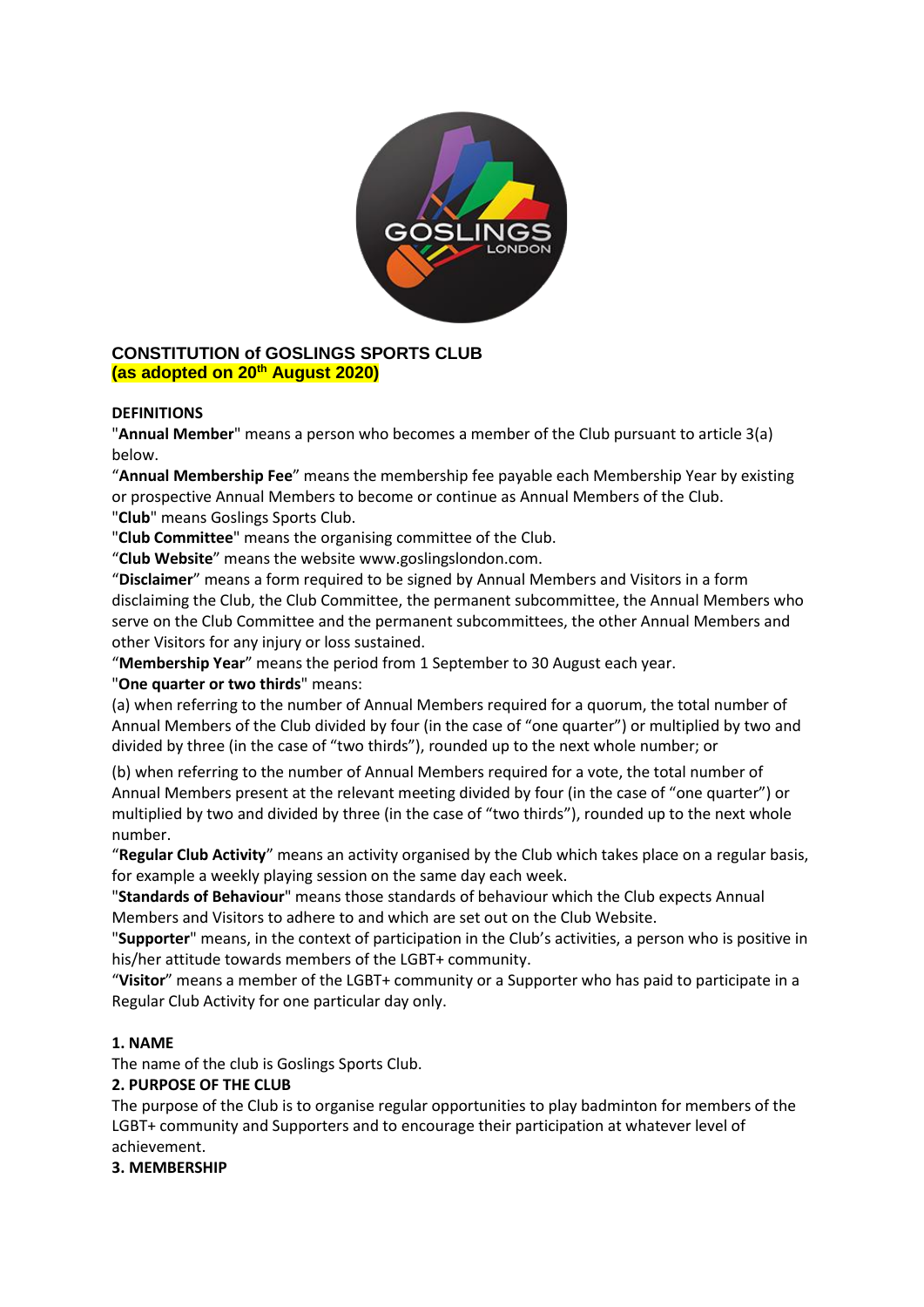### *Qualifications and Application for Membership*

a) The Club is open to all members of the LGBT+ community and Supporters. Any member of the LGBT+ community and Supporters may apply to become an annual member of the Club and, subject always to articles 3(f) and 3(h), will be accepted subject to:

(i) the payment of the appropriate Annual Membership Fee (pro-rated when the member concerned joins part way through a Membership Year);

(ii) completion of a Club membership application form;

(iii) the individual concerned having attended a Regular Club Activity on such number of times as shall be determined by the Club Committee pursuant to article 3(i).

b) Visitors may participate in any Regular Club Activity on payment of a day membership fee, provided that: (i) sufficient capacity is available; (ii) the Visitor meets all requirements of the Regular Club Activity (e.g. minimum playing standards);

c) Annual Members and Visitors must be at least 18 years of age. Anyone under the age of 18 must be accompanied by a parent or legal guardian who must be an Annual Member or Visitor.

### *Standards of Behaviour and Revocation of Membership*

d) Annual Members and Visitors shall observe the required Standards of Behaviour and rules of any venues where the Club's activities take place.

e) Where any Annual Member or Visitor behaves in a way which is dangerous or disrespectful to other Annual Members or Visitors or other users of facilities during any session of activity organised by the Club they will be asked to leave that session by one of the permanent subcommittee members. In such circumstances the Visitor concerned will not be allowed to return to the Club. Annual Members will be asked to account for their behaviour and give an undertaking that it will not be repeated.

f) Notwithstanding article 3(e) above, the Club Committee has the right to reject annual membership applications or to revoke memberships on an individual basis provided that extraordinary reasons apply and where a complaint (add link to Complaints Policy) has been raised and investigated, e.g. gross misbehaviour, repeated dangerous and disrespectful behaviour, bringing the reputation of the Club into disrepute, and repeated failure to adhere to the Standards of Behaviour. The decision of the Club Committee on such matters shall be made by majority vote within the Committee and shall be final (with no right of appeal).

g) The Annual Membership Fee includes individual membership of Badminton England. This Annual Membership will automatically be subscribed to Badminton England unless the members can evidence that they are already Badminton England members. Membership of Badminton England includes individual Sports and Recreation Liability Insurance see www.badmintonenglandinsurance.co.uk.

h) The Club Committee reserves the right to temporarily reject new annual membership applications in case the number of Annual Members exceeds the available capacity (as decided from time to time by the Club Committee acting reasonably) of the Club as a whole or of individual Regular Club Activities.

i) The Club Committee shall determine whether a non-member must attend as a Visitor before being able to join the Club, and how many times (subject to a maximum of 3 Visitor attendances).

#### *Register of Members*

j) The Club Committee shall maintain a register of Annual Members, setting out the full name of each Annual Member, an email address for that Annual Member, the date on which s/he/they was admitted to membership, and the date on which any person ceased to be an Annual Member in accordance with the Club's Privacy Policy.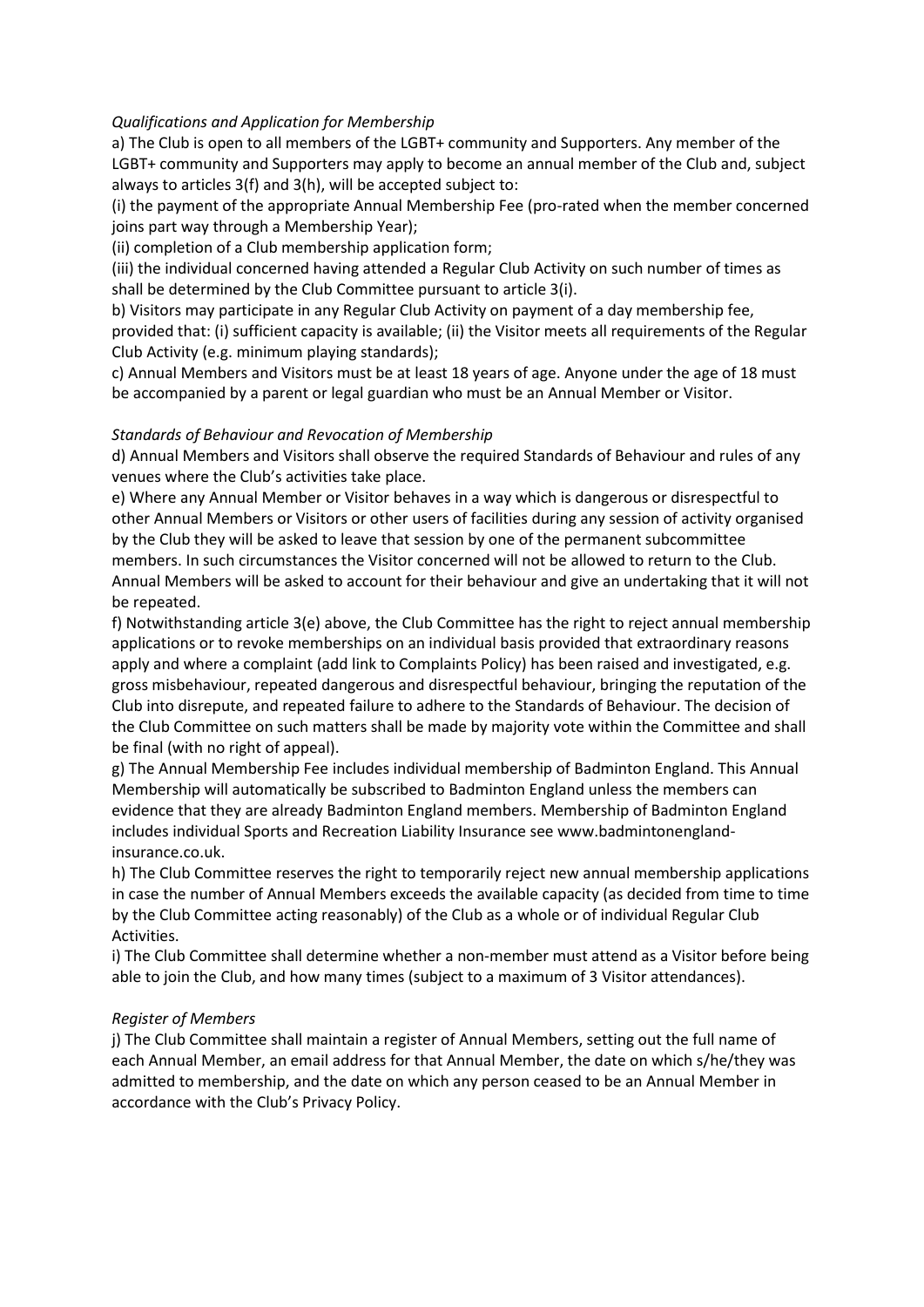### *Withdrawal from Membership*

k) Any Annual Member who wishes to withdraw from membership *or any Annual Member who*  wishes to no longer receive communication from the Club shall give notice by email of the same to the Club Committee. On receipt of the notice by the Club Committee, s/he/they shall cease to be an Annual Member.

### *Consequences of Revocation or Withdrawal from Membership*

l) Any Annual Member who withdraws from membership of the Club pursuant to article 3(k) or who is expelled or whose membership is revoked pursuant to the terms of this Constitution shall not be entitled to a refund of any Annual Membership Fee or any Participation Fees or other fees s/he/they may have paid as an Annual Member.

### **4. CLUB COMMITTEE AND PERMANENT SUBCOMMITTEES**

#### *Powers of the Club Committee*

a) The normal business of the Club will be carried out by a Club Committee elected by the Annual Members (through the election of permanent subcommittees pursuant to article 4(l)). Except as otherwise provided in this Constitution, the Club and its assets and undertaking shall be managed by the Club Committee, who may exercise all the powers of the Club.

b) The Club Committee shall remain directly responsible for at least the following:

- the organising of Regular Club Activities through permanent subcommittees.

- the organisation of Club-wide social activities;

- the overall financial affairs of the Club; each permanent subcommittee has a particular responsibility for ensuring the financial stability of their respective Regular Club Activity, and for informing the Club Committee about any potential financial or other risk for the Club without any delay;

- the Club's external relations and membership of other bodies;

- the organising of tournaments;

- the calling of and arrangements for Annual General Meetings and Extraordinary General Meetings ;

- the addition of Regular Club Activities to the Club's activities; and the deletion of Regular Club Activities from the Club's activities;

- to generally control and supervise the activities of the Club;

- to carry on any other activities which further the purpose of the Club;

- to effect insurance of all kinds (which may include officers' liability insurance).

c) The Club Committee can at any time create temporary subcommittees (e.g. for the organisation of tournaments or social events), including co-opted Annual Members to undertake specific tasks. Those temporary subcommittees will be disbanded once the task for which they were crated has been completed.

#### *Quorum Requirements of Club Committee*

d) The quorum of a meeting of the Club Committee shall be five (of which at least one member form each permanent subcommittee must be present). A Club Committee meeting at which a quorum is present may exercise all powers exercisable by the Club Committee.

#### *Personal Interests*

e) A member of the Club Committee who has a personal interest in any transaction or other arrangement which the Club is proposing to enter into, must declare that interest at a meeting of the Club Committee. A Club Committee member shall not vote at a Club Committee meeting (or at a meeting of a permanent subcommittee) on any resolution concerning a matter in which s/he/they has a personal interest which conflicts (or may conflict) with the interests of the Club. S/h/they must withdraw from the meeting while an item of that nature is being dealt with.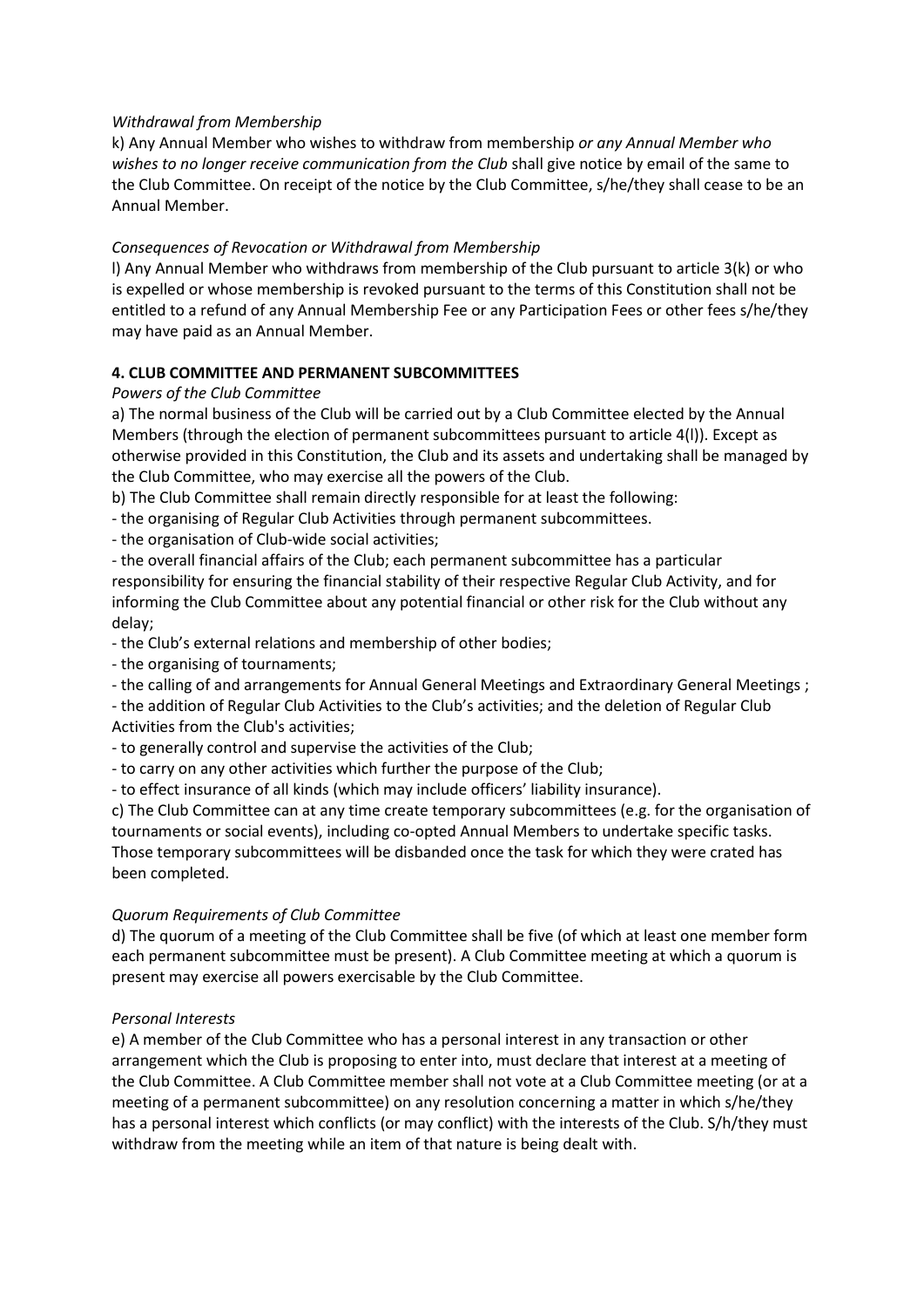f) For the purposes of article 4(e), a person shall be deemed to have a personal interest in an arrangement if any partner or other close relative of theirs or any firm of which s/he/they is a partner or any limited company of which s/he/they is a substantial shareholder or director, has a personal interest in that arrangement.

g) Provided:

(i) s/he/they has declared his/her interest;

(ii) s/he/they has not voted on the question of whether or not the Club should enter into the relevant arrangement; and

a member of the Club Committee will not be debarred from entering into an arrangement with the Club in which s/he/they has a personal interest (or is deemed to have a personal interest under article 4(f) and may retain any personal benefit which s/he/they gains from their participation in that arrangement.

h) No member of the Club Committee may serve as an employee (full time or part time) of the Club, and no member of the Club Committee may be given any remuneration by the Club for carrying out their duties as a member of the Club Committee.

i) The members of the Club Committee may be paid expenses reasonably incurred by them connection with the carrying-out of their duties.

j) Each of the members of the Club Committee shall, in exercising their functions as a member of the Club Committee, act in the interests of the Club; and, in particular, must:

(i) seek, in good faith, to ensure that the Club acts in a manner which is in accordance with its purpose (as set out in this Constitution);

(ii) act with the care and diligence which it is reasonable to expect of a person who is managing the affairs of another person;

(iii) in circumstances giving rise to the possibility of a conflict of interest of interest between the Club and any other party:

(A) put the interests of the Club before that of the other party, in taking decisions as a member of the Club Committee;

(B) where any other duty prevents him/her from doing so, disclose the conflicting interest to the Club and refrain from participating in any discussions or decisions involving the other members of the Club Committee with regard to the matter in question.

#### *Powers of Permanent Subcommittees*

k) There will be at least one permanent subcommittee for each Regular Club Activity. These subcommittees will carry out the day to day running of the Club's individual Regular Club Activity (for example, the hiring of venues, the setting of fees, the admission of Annual Members, Visitors and Supporters to the Regular Club Activity), and may make decisions concerning such Regular Club Activity as they deem fit. The permanent subcommittees will remain responsible to the Club Committee for their actions, which must be consistent with the Constitution and which must not unfairly disadvantage other Regular Club Activities.

#### *Election of Members to Permanent Subcommittees*

l) Each permanent subcommittee will consist of three members who, subject to articles 4(m) and 4(p) below, will be elected annually at the annual general meeting. The elected permanent subcommittee members will take up subcommittee membership from a date determined by the Club Committee to ensure adequate handover from previous permanent subcommittee members. m) In order to be valid, nominations for election to a permanent subcommittee must be received from Annual Members by the current Chairperson at least seven days before the annual general meeting. Subcommittee members shall not be required to retire and shall automatically continue in their appointment (with no requirement to be re-elected at the annual general meeting) in the event that no nominations for election to the permanent subcommittee concerned are received by the Chairperson. In the event that, at the time of the annual general meeting, the number of vacancies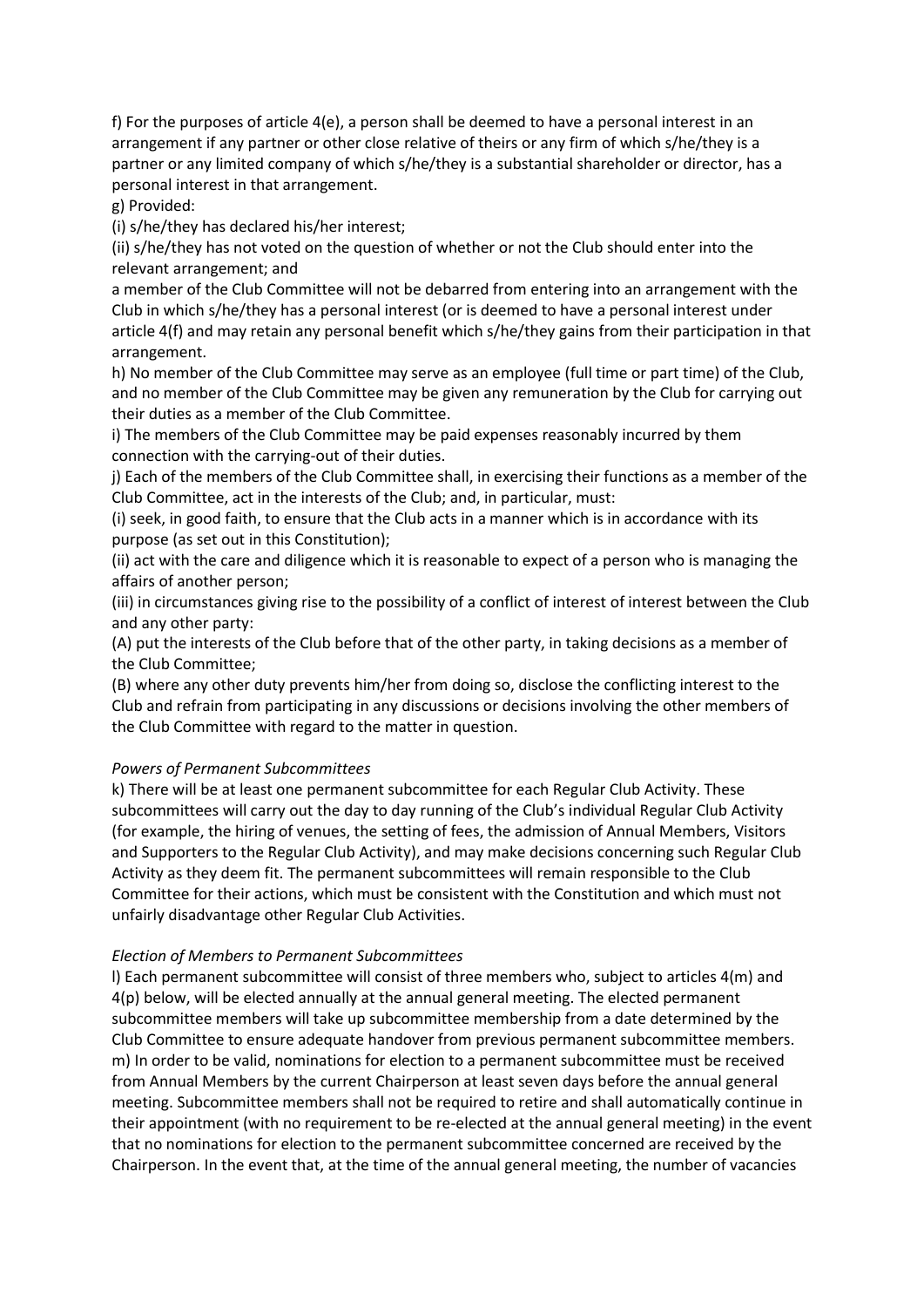on a permanent subcommittee exceed or are equal to the nominations received by the Chairperson for that permanent subcommittee, then the nominated members will automatically be elected to the permanent subcommittee concerned with no requirement for a vote and the Club shall announce their appointment at the annual general meeting.

#### *Election to Club Committee, Office bearers, Length of Service*

n) The Club Committee will consist of all permanent subcommittee members. The Club Committee members will elect from amongst themselves a Chairperson, a Treasurer, a Secretary and such other office bearers (if any) as they consider appropriate. Further Club Committee roles can be added. A person elected to any office shall cease to hold that office if s/he/they ceases to be a member of the Club Committee or if s/he/they resigns from that office by written notice to that effect. o) An Annual Member may sit on only one permanent subcommittee.

p) In default of nominations for election, or in case of resignation, permanent incapacity or death, the Club Committee and permanent subcommittees shall have the power to appoint any Annual Member willing to act to complete their minimum number of members.

q) There is no limit on the length of service on the Club Committee or permanent subcommittees, nor on the length of service in any particular post.

#### *Procedure at Club Committee/permanent subcommittee meetings*

r) The Club Committee and permanent subcommittees will meet as often as they consider necessary but at least three times per year. All decisions of the Club Committee and permanent subcommittees will be made on a show of hands with each member having one vote and will be carried by a simple majority of those present at the relevant meeting and, in the case of meetings of the Club Committee only, those who are unable to attend but have communicated their vote to the Chairperson at least 24 hours prior to the start of the relevant meeting.

#### *Minutes*

s) The Club Committee shall ensure that minutes are made of all proceedings at general meetings, Club Committees and meetings of permanent subcommittees. A minute of any meeting shall include the names of those present.

#### **5. FEES AND FINANCES**

a) The Club Committee shall have the responsibility for organising the overall financial affairs of the Club and will be accountable to the Annual Members for such affairs.

b) The Club Committee will determine the respective Annual Membership Fees. In addition to the Annual Membership Fees, Annual Members will be required to pay a participation fee in order to participate in any particular Regular Club Activity ("**Participation Fees**"). Participation Fees for each Regular Club Activity will be determined at the start of each Membership Year by the permanent subcommittee for their respective Regular Club Activity and will take the form of a fee payable each time an Annual Member attends a particular Regular Club Activity and a fee payable at the start of the Membership Year to attend all sessions of a Regular Club Activity in that Membership Year. c) Visitors will also be required to pay a participation fee to attend a Regular Club Activity ("**Visitor Participation Fee**"). Visitor Participation Fees shall be determined by the respective permanent subcommittees at the start of each Membership Year but shall be subject to amendment during the Membership Year if deemed necessary by the relevant permanent subcommittee.

d) Annual Membership Fees, Participation Fees, Visitor Participation Fees and any other fees payable by Annual Members or Visitors will be set at a level calculated to cover the foreseeable costs of the Club. The Club Committee or permanent subcommittees may levy a surcharge on Annual Members or Visitors if deemed necessary to meet the Club's financial commitments. Each permanent subcommittee must base their fees on realistic calculations designed to ensure the financial stability of their respective Regular Club Activity.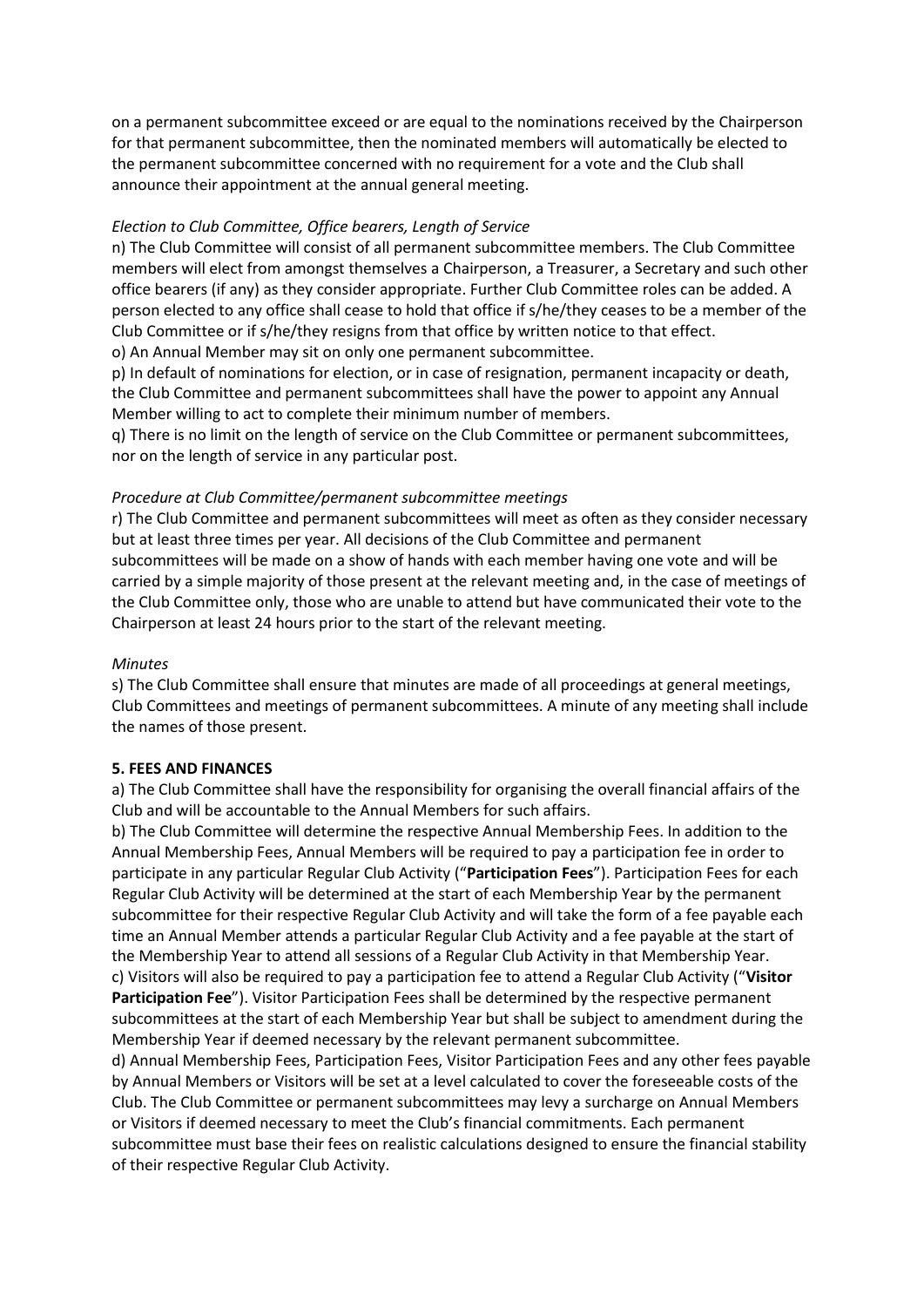e) The Club Committee must maintain sufficient reserves at all time to cover the cost of at least 6 months total operating expenses (venue hire, shuttlecocks etc) of the club. The figure is to be agreed upon by the Club Committee at the start of each financial year.

f) All money collected from Annual Members, Visitors or from other sources (e.g. sponsorship, gifts etc.) will belong to the Club and will be maintained in a bank account in the Club's name. The signatures/instructions/approvals of two out of three Club Committee members appointed by the Club Committee to operate the Club's bank accounts shall be required in relation to all operations (other than lodgement of funds but including internet banking) on the bank accounts held by the Club.

g) The Club Treasurer or, in default of the Club Treasurer, another member of the Club Committee, will maintain an income and expenditure account and produce accounts annually as soon as possible after the end of the Club's financial year ending on 31 March and by 31 May at the latest. h) Accounts will be presented annually to the Club's annual general meeting. Copies will be made available to all current Annual Members via the Club Website at least seven days prior to the annual general meeting.

## **6. ANNUAL GENERAL MEETINGS (AGM) AND EXTRAORDINARY GENERAL MEETINGS (EGM)**

## *Annual General Meetings*

a) The Club Committee shall convene an annual general meeting in each Membership Year. Not more than 15 months shall elapse between one annual general meeting and the next. The Secretary or the Chairperson will notify Annual Members of the date, time and venue of the AGM at least 21 days ahead of the event. All current Annual Members may attend.

b) The business of each annual general meeting shall include:

(i) a report by the Chairperson or a delegate on the activities of the Club;

(ii) consideration of the annual accounts of the Club; and

(iii) if required, the election of Annual Members of the permanent subcommittees.

c) Annual Members may suggest topics for discussion at the AGM. Topics for discussion and motions to be voted on must be notified to the Club Committee at least seven days before the AGM. Such motions must be notified in writing to a Club Committee or permanent subcommittee Annual Member or by email to one of the Regular Club Activity's email addresses.

## *Quorum Requirements*

d) Subject article 7(a), for an annual general meeting to be quorate the lower of (a) one quarter of Annual Members or (b) 50 Annual Members must attend. Members of the Club Committee shall be counted in the quorum and shall, subject to the conflict rules contained in this Constitution, be entitled to vote.

## *Voting*

e) Motions where a vote is taken require a simple majority of those present to be passed except that motions which seek to change the Constitution require a two-thirds majority of those present. Motions on which there is a tied vote shall be regarded as defeated.

f) All current Annual Members may vote on motions regardless of whether they affect only one Regular Club Activity.

# *Extraordinary General Meetings*

g) An EGM will be called at the request of at least 20 Annual Members or 10% of the full Annual Membership whichever is lower, or may be called by the Club Committee. At least 21 days notice of such a meeting will be given. All Annual Members of the Club are entitled to attend such a meeting. articles 6 (c), (d), (e) and (f) of this document will apply to the conduct of any EGM.